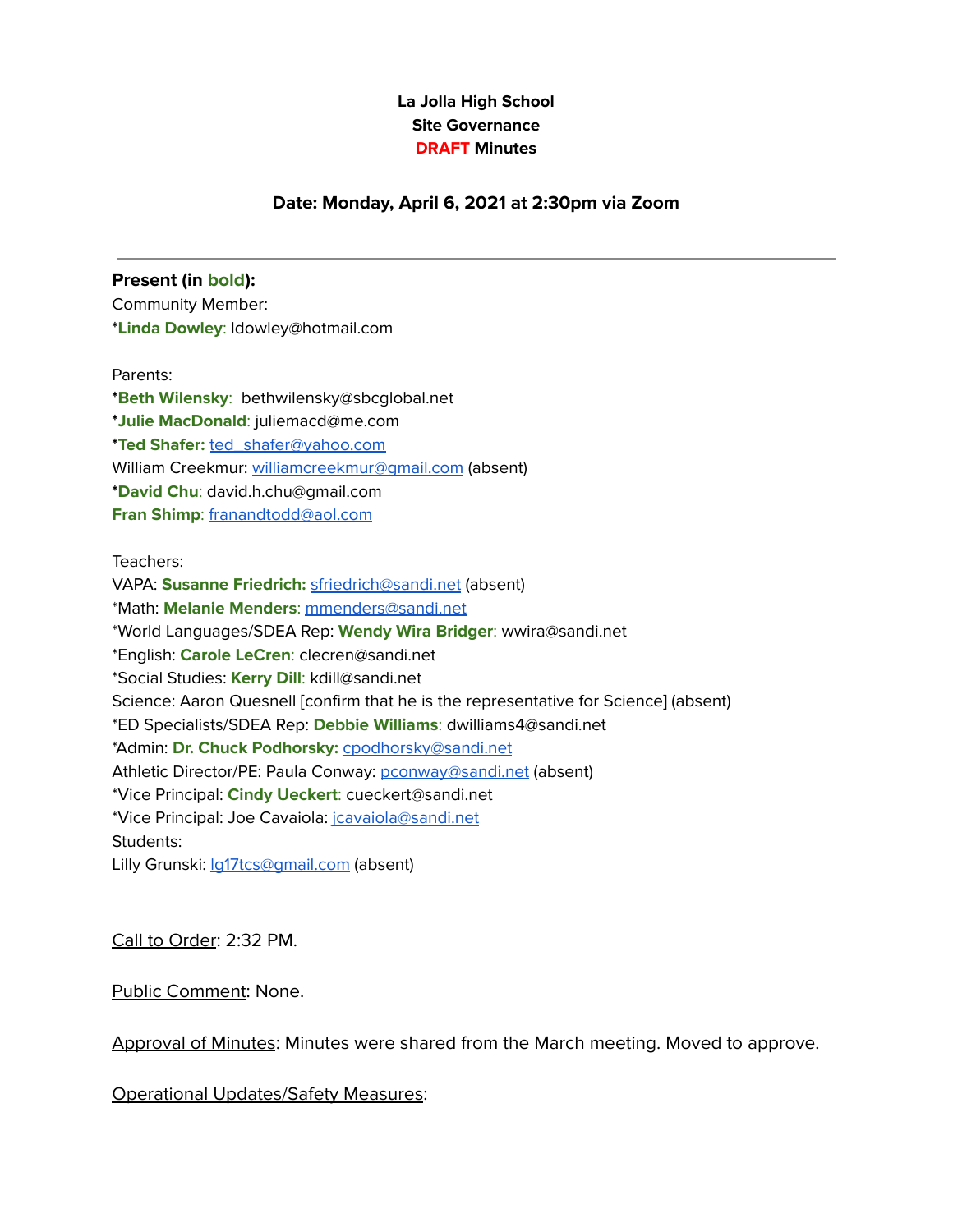Dr. Podhorsky reviewed some of the operational logistics of next week's return to school, including entrances and exits, grab-and-go lunches, etc. He explained that roughly 740 students are returning to campus (although 60 have switched their original decision in the last few days). The number determines that we need to start with a two-day model based on the class sizes. If it turns out that the numbers drop, it may be possible to go to a four-day model. He shared the returning-to-campus handbook and showed a video that will be available. There will also be an orientation for freshmen on Friday.

## Instructional Updates:

Dr. Podhorsky shared there are five teachers who will not be returning to teach on campus (for various reasons). They will be teaching remotely, and an adult will supervise the on campus students in the classroom. He also addressed that on campus students may choose to return to the online model (but may not flip back and forth), but online students cannot change their minds to come on campus unless there is space available. A question was raised about if the students at home will have the same quality of instruction online and as the students will who are in person. Discussion ensued about the connectivity and bandwidth issues. Some teachers clarified that the intention is to instruct online and on-site students simultaneously; there is no intention to push out asynchronous materials to just the online students and then teaching only the onsite students.

# 2021/2022 School Year Planning:

Dr. Podhorsky shared that the master schedule is well on its way to finalizing schedules for students, based on articulation choices. As far as teacher "layoffs," the district appears to be making every attempt to keep teachers. On school sites, though, there are several teachers who have what are called "temporary" contracts, so there is the possibility that they can lose their position at a site as shifting occurs.

# Senior Activities:

Dr. Podhorsky shared he was committed to some kind of onsite graduation, even if it required multiple graduations with limits on family attendance. An opportunity came up to use Petco Park, which will allow up to 500 graduates and four family members, with photos and jumbotron included. Fran Shimp shared that the PTSA is voting tomorrow is trying to rent out Belmont Park for this year's (and last year's) class to have a local grad night experience--with a lot of discussions about cost, logistics, etc. from 8 PM to 2 AM. They are hoping to get ticket sales going by the end of this week. The PTSA may also get yard signs again for seniors, with a limited budget, and perhaps asking senior families if they want one before purchasing them..

# Department Updates: